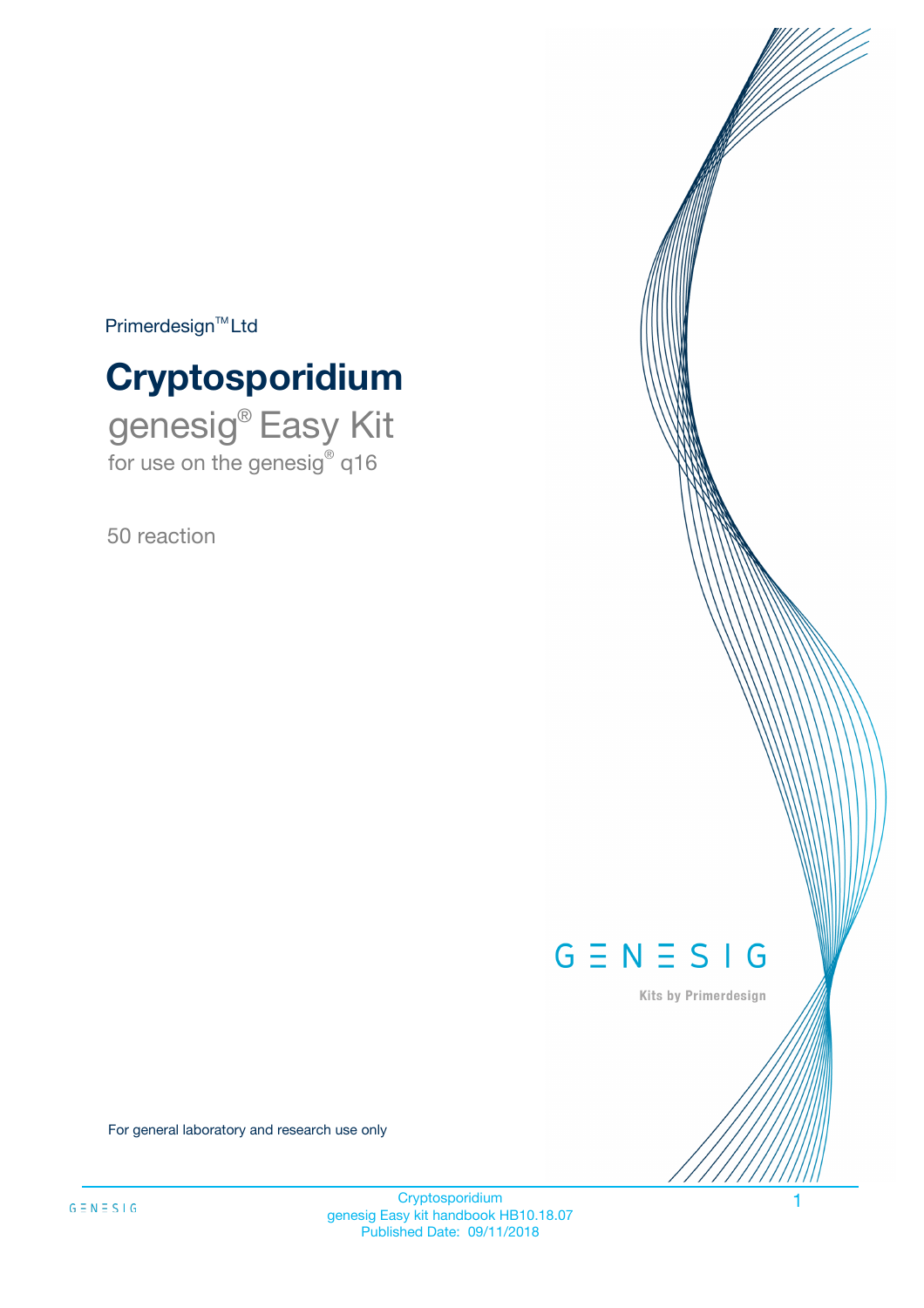# genesig® Easy: at a glance guide

#### **For each DNA test**

| Component                    | <b>Volume</b> | Lab-in-a-box pipette |  |
|------------------------------|---------------|----------------------|--|
| Cryptosporidium reaction mix | $10 \mu$      |                      |  |
| <b>Your DNA sample</b>       | 10 µl         |                      |  |

#### **For each positive control**

| Component                    | Volume          | Lab-in-a-box pipette |  |
|------------------------------|-----------------|----------------------|--|
| Cryptosporidium reaction mix | 10 µl           |                      |  |
| Positive control template    | 10 <sub>µ</sub> |                      |  |

#### **For each negative control**

| Component                    | Volume          | Lab-in-a-box pipette |  |
|------------------------------|-----------------|----------------------|--|
| Cryptosporidium reaction mix | $10 \mu$        |                      |  |
| <u>Water</u>                 | 10 <sub>µ</sub> |                      |  |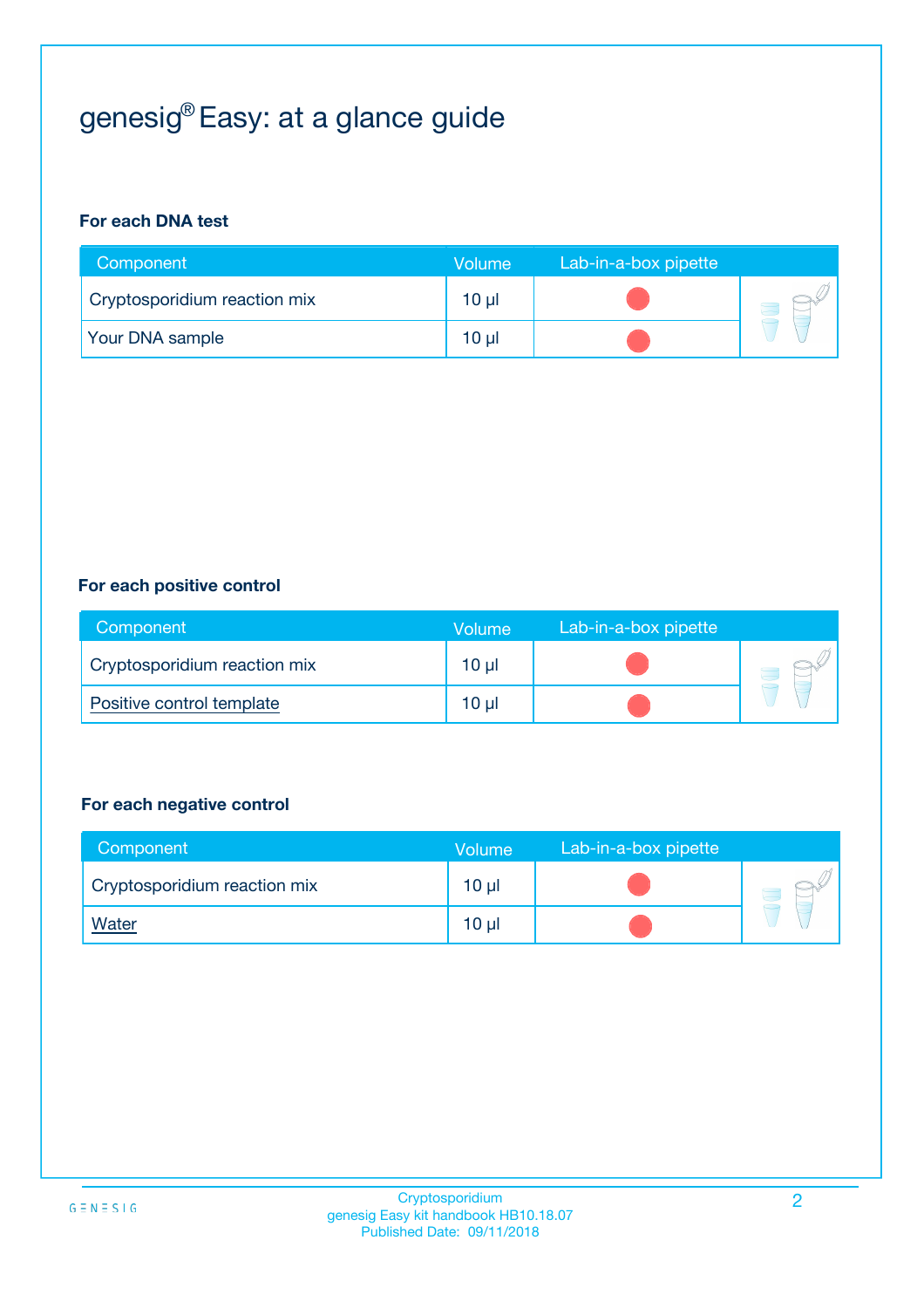# Kit Contents



## Reagents and equipment to be supplied by the user

#### **genesig® q16 instrument**

#### **genesig® Easy Extraction Kit**

This kit is designed to work well with all processes that yield high quality RNA and DNA but the genesig Easy extraction method is recommended for ease of use.

#### **genesig® Lab-In-A-Box**

The genesig Lab-In-A-Box contains all of the pipettes, tips and racks that you will need to use a genesig Easy kit. Alternatively if you already have these components and equipment these can be used instead.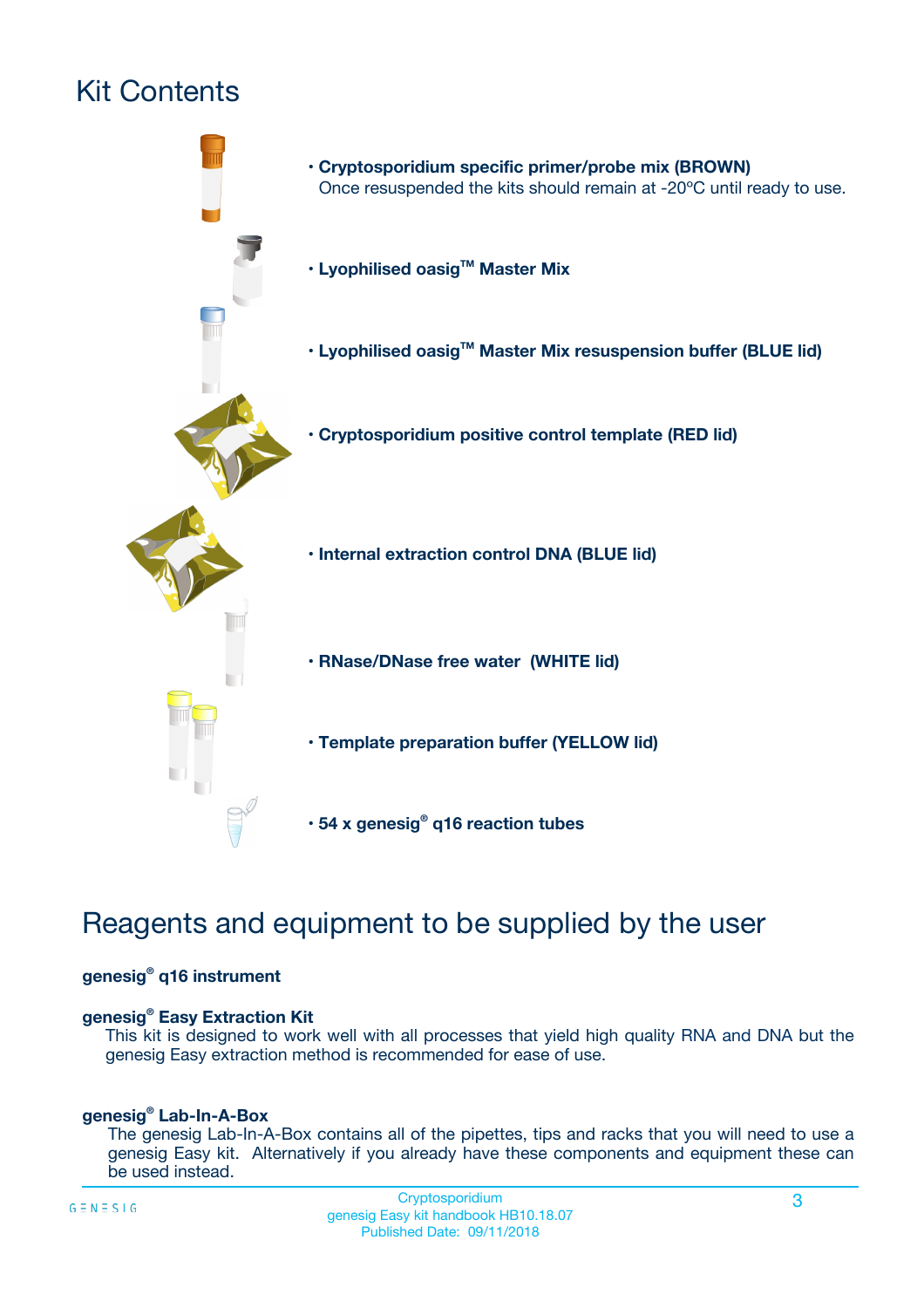## Step-by-step guide

### 1. Create your reaction mix



Use the blue pipette to transfer 500µl**\*** of the oasig Master Mix resuspension buffer into the tube of lyophilised oasig Master Mix and mix well by gently swirling. Then transfer all of that master mix into the brown tube labelled Cryptosporidium primers/probe.

**\***Transfering 525µl of the oasig Master Mix resuspension buffer to your oasig Master Mix (instead of the 500µl recommended above) will enable you to take full advantage of the 50 reactions by accounting for volume losses during pipetting. In order to do so with the genesig Easy fixed volume pipettes use 1x blue, 2x red and 1x grey pipettes to make the total volume. Please be assured that this will not adversely affect the efficiency of the test.

Cap and shake tube to mix. A thorough shake is essential to ensure that all components are resuspended. **Failure to mix well can produce poor kit performance.**

Leave to stand for 5 minutes. Now your reaction mix is ready to use.

Store the reaction mix in the freezer from hereon.

#### Top tip

- Ensure that the reaction mix is mixed thoroughly before each use by shaking.
- **•** Once resuspended do not expose genesig Easy kit to temperatures above -20°C for longer than 30 minutes at a time.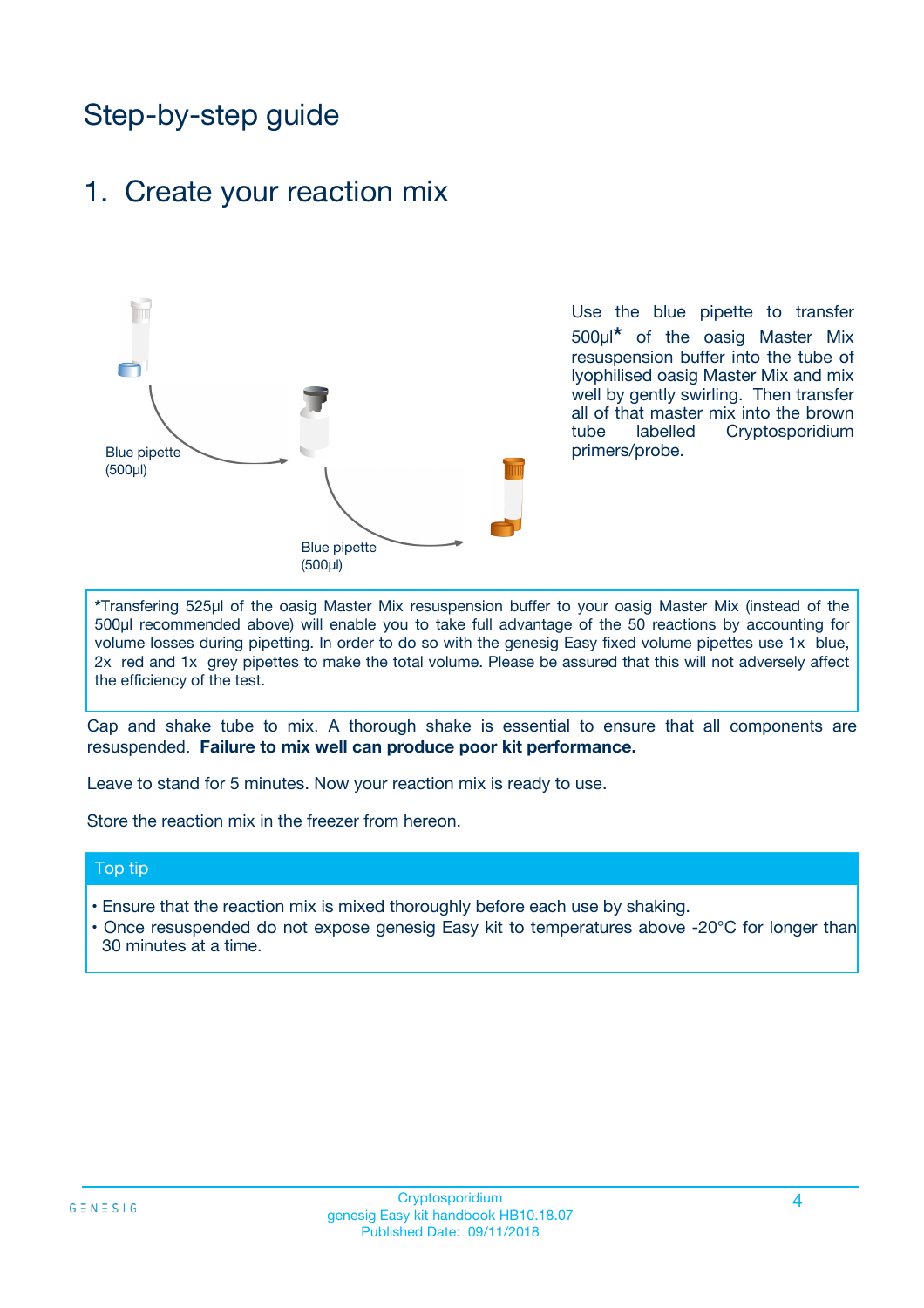# 2. Internal extraction control



Use the blue pipette to transfer 1000µl (2 x 500µl) of template preparation buffer into the Internal Extraction Control DNA tube. Cap and shake tube to mix.

Your kit contains Internal Extraction Control DNA. This is added to your biological sample at the beginning of the DNA extraction process. It is extracted along with the DNA from your target of interest. The q16 will detect the presence of this Internal Extraction Control DNA at the same time as your target. This is the ideal way to show that your DNA extraction process has been successful.

#### **If you are using an alternative extraction kit:**

Use the red pipette to transfer 10µl of Internal Extraction Control DNA to your sample **after** the lysis buffer has been added then follow the rest of the extraction protocol.

#### **If you are using samples that have already been extracted:**

Use the grey pipette to transfer 5µl of Internal Extraction Control DNA to your extracted sample.

### 3. Add reaction mix to all reaction tubes



For every reaction to be run, use the red pipette to add 10µl of your Cryptosporidium reaction mix to every tube.

#### Top tip

- Always pipette the reaction mix directly into the bottom of the tube.
- You can label the tube lids to aid your reaction setup but avoid labelling tube sides.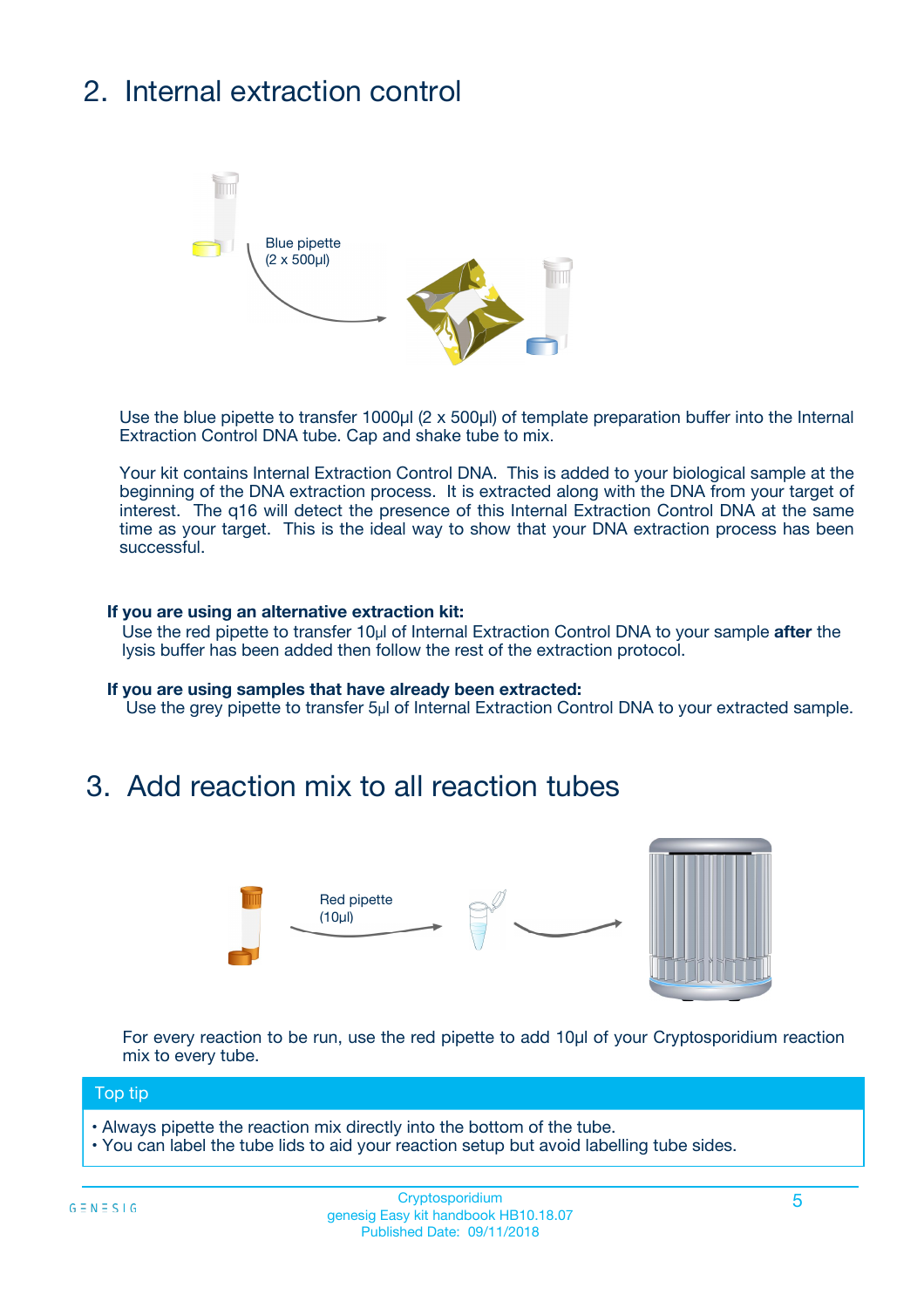## 4. Negative control



For each test you will require a negative control. Instead of DNA, water is used. This sample should typically prove negative thus proving that all of your positive samples really are positive.

To create a negative control reaction simply use the red pipette to add 10µl of the water to the required reaction tubes. Close these tubes after adding the water.

Because some genesig kit targets are common in the environment you may occasionally see a "late" signal in the negative control. The q16 software will take this into account accordingly.

#### Top tip

**•** Always add the water to the side of the tube to reduce the introduction of bubbles.

### 5. Set up a test



For each sample you wish to analyse, use the red pipette to add 10µl of your DNA sample to the required reaction tubes. Close these tubes after adding the sample. Always change pipette tips between samples.

#### Top tip

**•** Always add the DNA sample to the side of the tube to reduce the introduction of bubbles.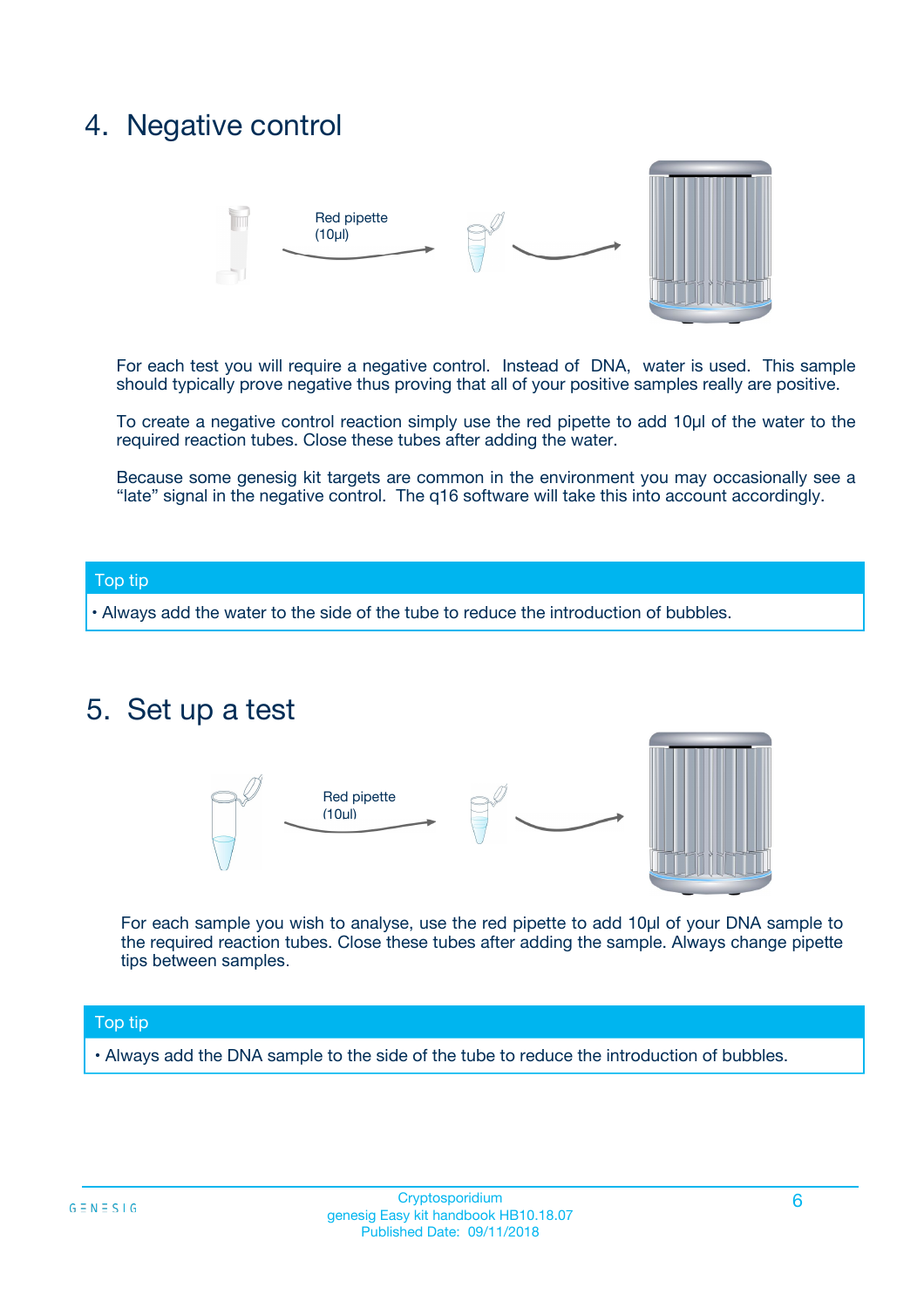## 6. Positive control



Use the blue pipette to transfer 1000µl (2 x 500µl) of template preparation buffer into the positive control template tube. Cap and shake tube to mix.

Each time you run a test you will require a positive control. This is a small portion of DNA from your target of interest. It serves two purposes:

1. It will always test positive so it shows that everything is working as it should be.

2. The q16 software knows how much DNA is present in the positive control. So it can automatically compare your sample of interest with the positive control to calculate the amount of target DNA in your sample.

To create a positive control reaction, simply use 10µl of the positive control instead of your DNA sample.



Take great care when setting up your positive control. The positive control template has the potential to give you a false positive signal in your other samples. Set positive controls up last after all other sample tubes are closed. Always change pipette tips between samples. You may even choose to set up positive controls in a separate room.

#### Top tip

**•** Always add the positive control to the side of the tube to reduce the introduction of bubbles.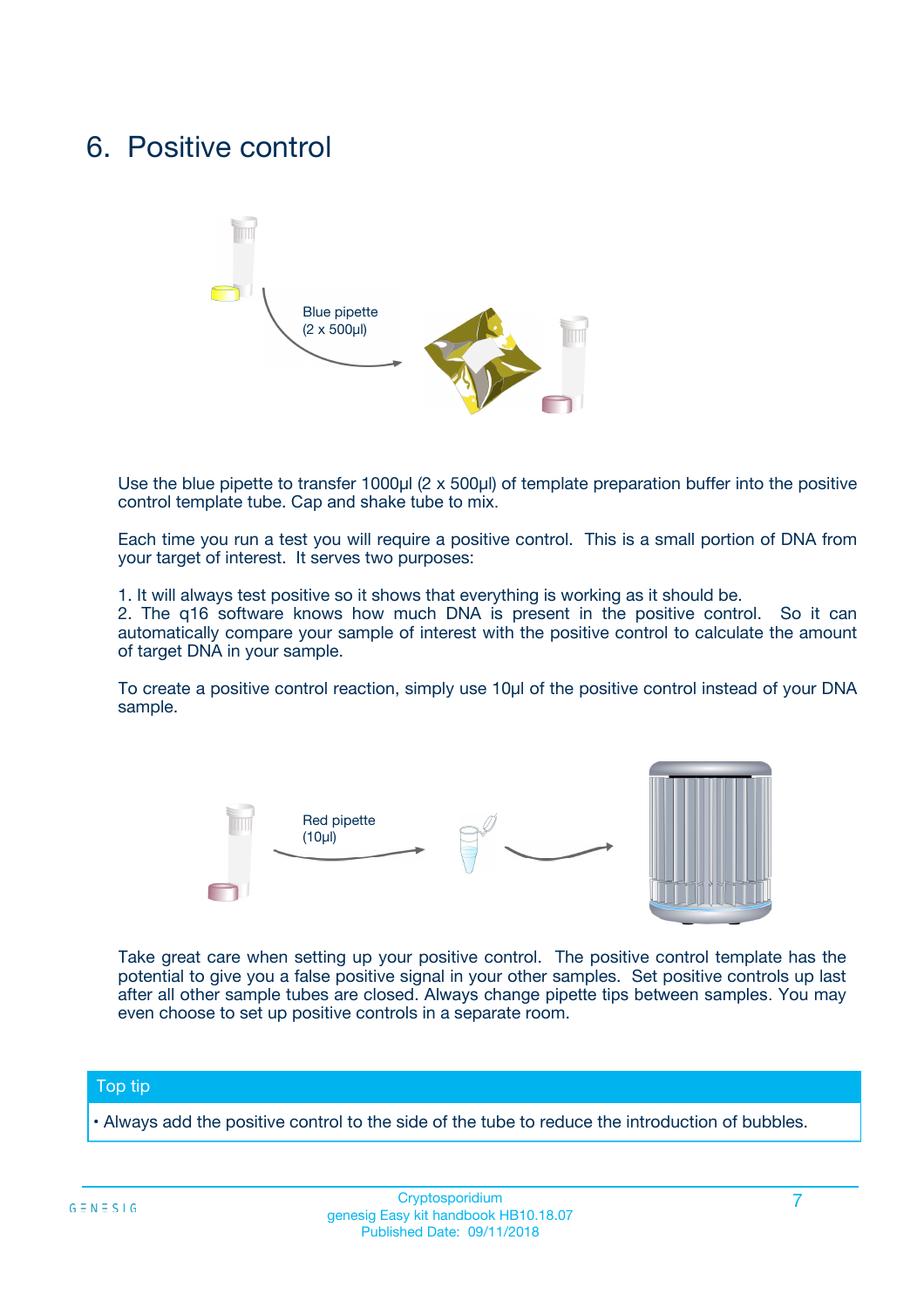# 7. Running the test

Place the tubes into the correct positions in your q16 as defined by the software, this may include positioning of empty tubes to ensure that the q16 lid is balanced. The run can then be started.

| genesig q16 PCR software - 1.2                                               |                                     | $\Box$                                                                                  |
|------------------------------------------------------------------------------|-------------------------------------|-----------------------------------------------------------------------------------------|
| Unsaved (New Experiment 2<br>$\vert \cdot \vert$<br><b>Open Experiments:</b> | <b>D</b> Open<br>Save<br>$\Box$ New | Save As<br><b>C</b> Close<br>$G \equiv N \equiv S \mid G$<br><b>&amp; Configuration</b> |
| Setup<br><b>Results</b><br><b>Stages:</b>                                    |                                     |                                                                                         |
| <b>Notes</b>                                                                 | Samples                             | <b>Tests</b>                                                                            |
| <b>Name and Details</b>                                                      | Color<br>Name                       | Note<br>Color<br>Note<br>Name                                                           |
| New Experiment 2017-10-26 11:06                                              | Sample 1                            | ع<br>条<br>Test 1                                                                        |
| Kit type: genesig® Easy Target Detection kit                                 | Sample 2                            |                                                                                         |
| Instrument Id.:                                                              | Sample 3                            | $\qquad \qquad \blacksquare$<br>$\qquad \qquad \blacksquare$                            |
| Run Completion Time:                                                         | Sample 4                            |                                                                                         |
| <b>Notes</b>                                                                 | Sample 5<br>A<br>v                  | $\triangle$<br>4<br>$\oplus$<br>₩                                                       |
| <b>Well Contents</b>                                                         |                                     | <b>Run</b>                                                                              |
| Pos.<br>Test                                                                 | Sample                              | <b>Run Status</b>                                                                       |
| Test 1<br>-1                                                                 | <b>Negative Control</b>             | $\blacktriangle$                                                                        |
| $\overline{2}$<br>Test 1                                                     | <b>Positive Control</b>             |                                                                                         |
| $\overline{\mathbf{3}}$<br>Test 1                                            | Sample 1                            | Show full log                                                                           |
| Test 1<br>$\overline{4}$                                                     | Sample 2                            |                                                                                         |
| 5<br>Test 1                                                                  | Sample 3                            | <b>Run Control</b>                                                                      |
| 6<br>Test 1                                                                  | Sample 4                            |                                                                                         |
| $\overline{7}$<br>Test 1                                                     | Sample 5                            |                                                                                         |
| 8                                                                            |                                     | $\triangleright$ Start Run<br>Abort Run                                                 |
| <b>JOD FURTY TUDE TO BUILDED IN</b>                                          |                                     | $\overline{\mathbf{v}}$                                                                 |

#### Top tip

- Before loading tubes into the q16, check for bubbles! Flick the bottom of the tubes to remove any bubbles that may have formed during the test setup.
- Apply centrifugal force with a sharp wrist action to ensure all solution is at the bottom of the reaction tube.
- When repeating a test you can use a previous file as a template by clicking 'open' then selecting File name > Files of Type > Experiment file as template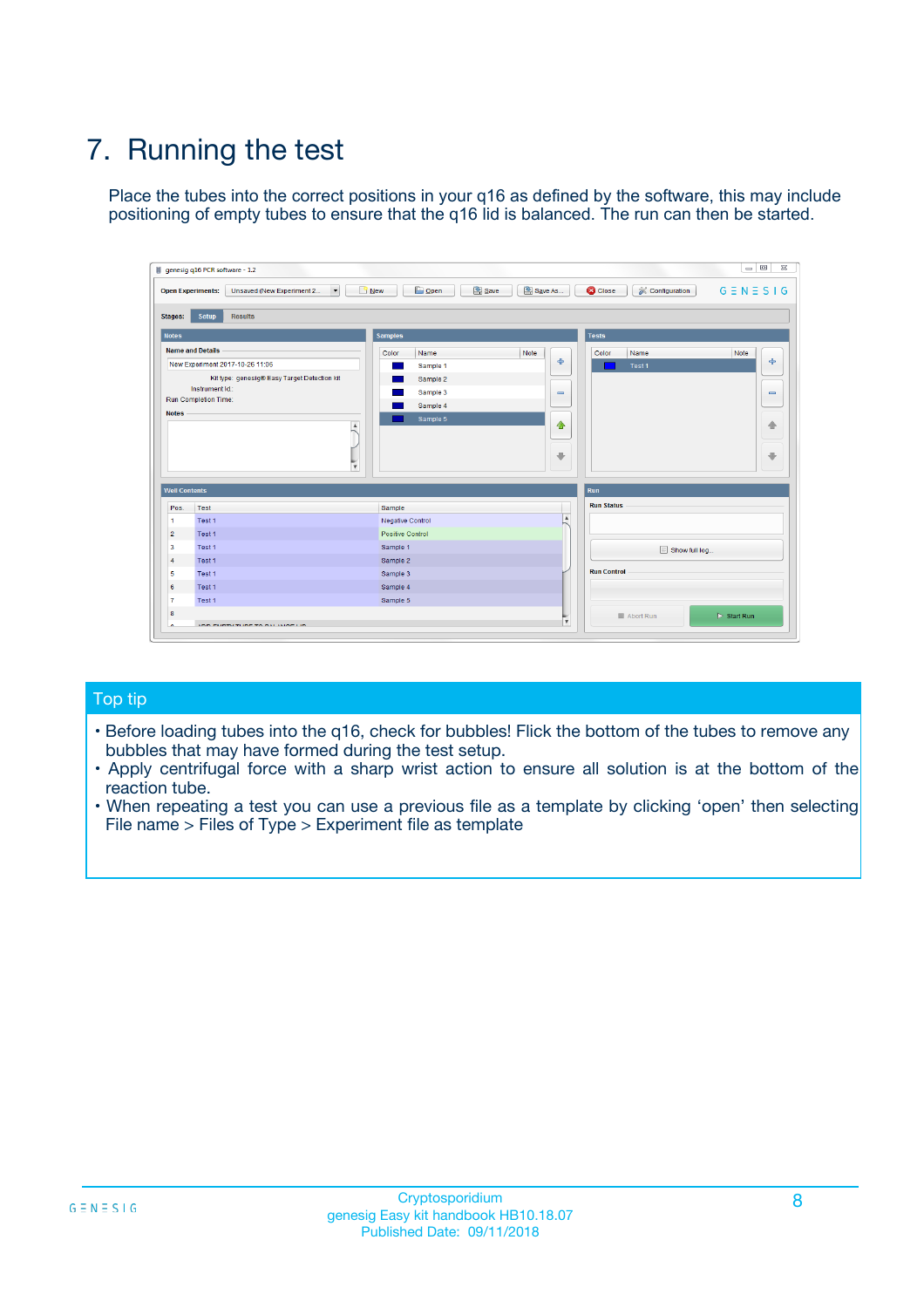## What do my results mean?

Analysis of your data is carried out automatically by the genesig q16. The following information is designed to help you fully understand a result or to troubleshoot:

### "Positive"

#### **Explanation**

Your sample has produced a positive result. Your target of interest is present and you can use the reported quantity.

"Negative"

#### **Explanation**

Your sample has produced a negative result. The target is not present in your sample.

### "Test contaminated"

#### **Explanation**

The Negative Control should be completely free of any DNA. If you see this error message it means that at some point during the setup, the Negative Control has been contaminated with DNA and has given a positive signal. This contamination has invalidated the test. The Positive Control and your test samples are both possible sources of contaminating DNA. The genesig q16 reaction tubes from previous runs will also contain very high amounts of DNA so it is important that these are carefully disposed of after the run is completed and NEVER OPENED. It may be the case that your kits have become contaminated which will lead to the same problem occurring repeatedly.

#### **Solutions**

1. Clean your working area using a commercial DNA remover solution to ensure the area is DNA free at the start of your run and re-run the test

2. If the problem persists then the kit has become contaminated and it will have to be discarded and replaced with a new kit. When you open the new kit, run a simple test to show that changing the kit has solved the problem. Prepare a test which includes only the Positive Control, the Negative Control and one 'mock sample'. For the 'mock sample' add water instead of any sample DNA. The result for the Negative Control and the mock sample should be negative indicating that contamination is no longer present.

#### **Preventive action**

An ideal lab set-up has a 'Clean area' where the test reagents are prepared and a 'sample area' where DNA samples and the Positive Control template are handled. The best workflow involves setting up all the test components (excluding the positive control template) in the clean area and then moving the tests to the sample area for sample and Positive Control addition. If this method is followed then the kit components are always kept away from possible sources of contamination. For extra security the Negative Control can be completely prepared and sealed in the clean area. All work areas should be decontaminated regularly with DNA remover.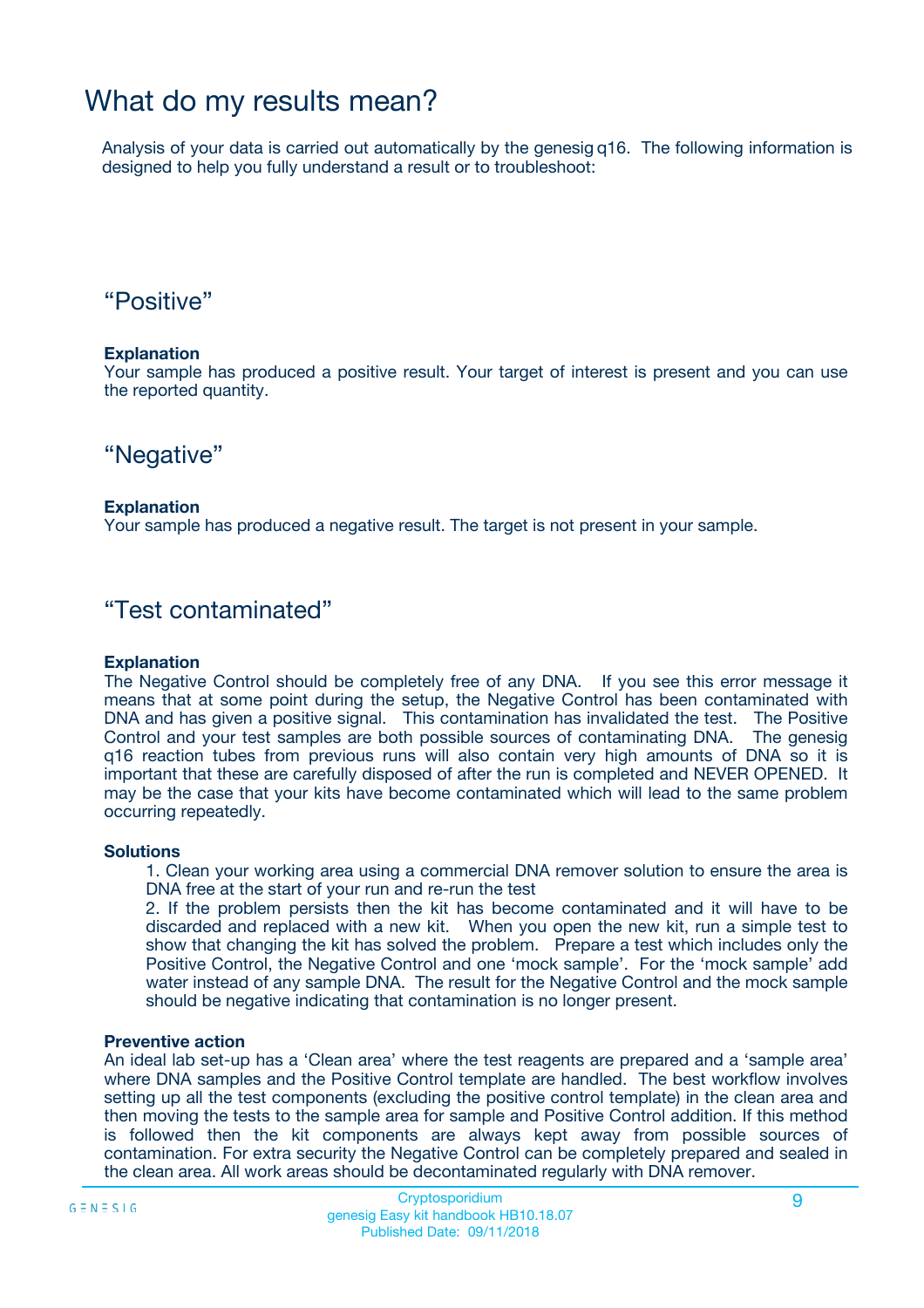### "Sample preparation failed"

#### **Explanation**

The test has failed because the quality of the sample was not high enough. The Internal Extraction Control component identifies whether the sample has been prepared correctly and is of suitable quality. This error message means that this quality control test has failed and the sample quality is not high enough for analysis.

#### **Solutions**

1. Check the sample preparation protocol for any user errors then repeat.

2. Poor quality samples can result from overloading the sample preparation protocol with too much starting material. Try reducing the amount of starting material then repeat.

3. Failing to add the Internal extraction Control DNA to your sample during the sample preparation protocol can also lead to a reported result of "sample preparation failed". Ensure that this step has not been overlooked or forgotten. If your samples are derived from an archive store or from a process separate from your genesig Easy extraction kit; you must add 5µl of Internal Extraction Control DNA into each 0.5ml of your sample to make it suitable for use on the q16.

### "Positive result, poor quality sample"

#### **Explanation**

The test is positive so if you are only interested in obtaining a 'present or absent' answer for your sample then your result is reliable. However, the test contains an Internal Extraction Control component that identifies if the sample is of high quality. This quality control test has failed and the sample is not therefore of high enough quality to accurately calculate the exact copy number of DNA present. If you require quantitative information for your sample then proceed with the solutions below.

#### **Solution**

For appropriate solutions, read the "Sample preparation failed" section of this handbook.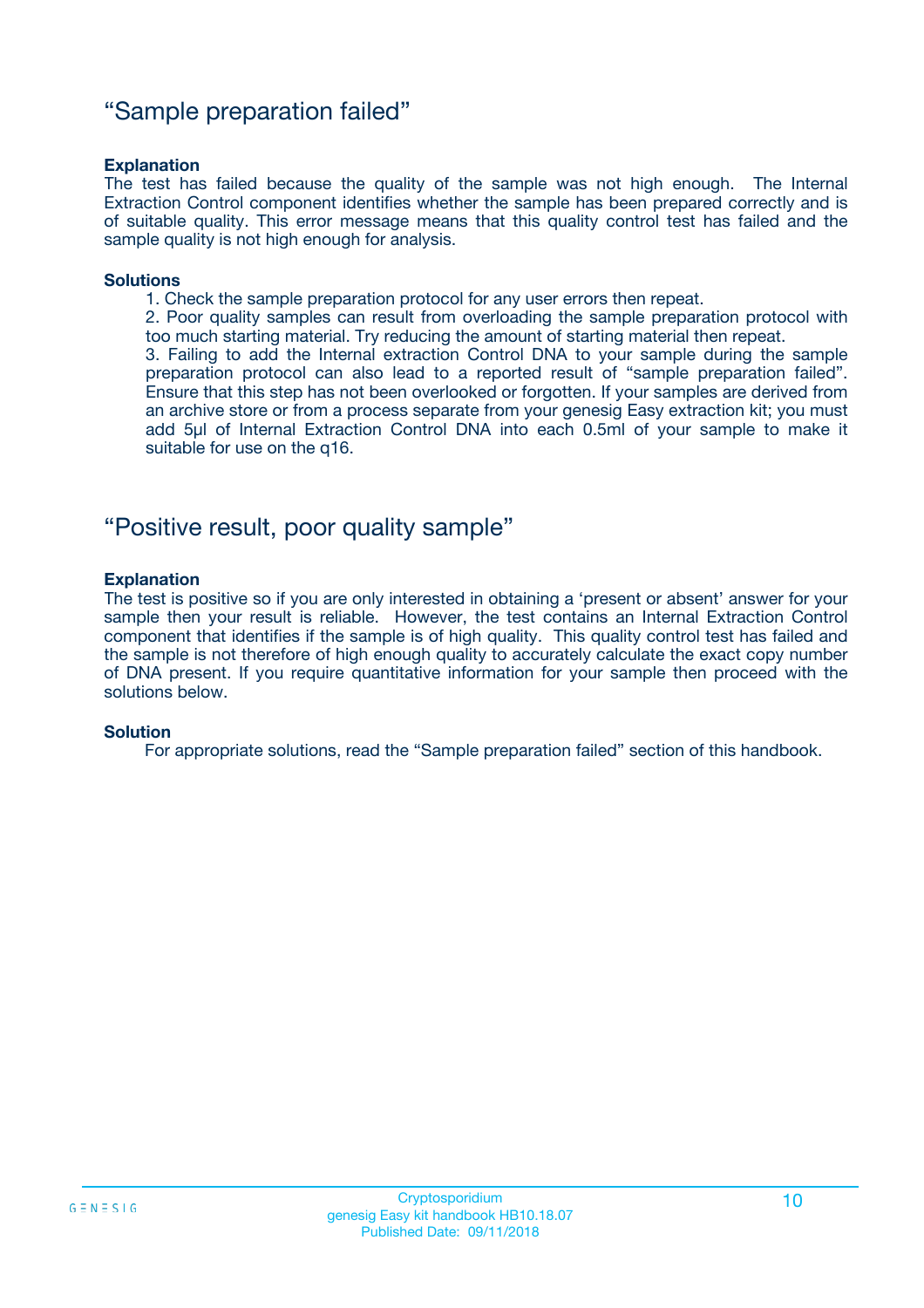### "Test failed"

#### **Explanation**

The test has failed because the Positive Control has not worked. The Positive Control is present to show that all aspects of the test are working correctly together. When this control test fails, the test as a whole is invalidated. This finding indicates that a problem has occurred in the reaction set-up part of the experiment and has nothing to do with sample preparation.

#### **Solutions**

- 1. Check the entire workflow and test set-up to look for any user errors, then repeat the test e.g. have the right colour pipettes and solutions been used with the correct tubes?
- 2. Ensure the positive and negative controls are inserted into the correct wells of your q16.

3. A component of the test may have 'gone off' due to handing errors, incorrect storage or exceeding the shelf life. When you open a new kit, run a simple test to show that changing the kit has solved the problem. Prepare a test which includes only the Positive Control, the Negative Control and one 'mock sample'. For the 'mock sample' add internal control template instead of any sample DNA. If the Positive Control works, the mock sample will now be called as a negative result.

### "Test failed and is contaminated"

#### **Explanation**

The Positive Control is indicating test failure, and the Negative Control is indicating test contamination. Please read the "Test Failed" and "Test contamination" sections of this technical support handbook for a further explanation.

#### **Solution**

For appropriate solutions, read both the "Test failed" and "Test contaminated" sections of this handbook.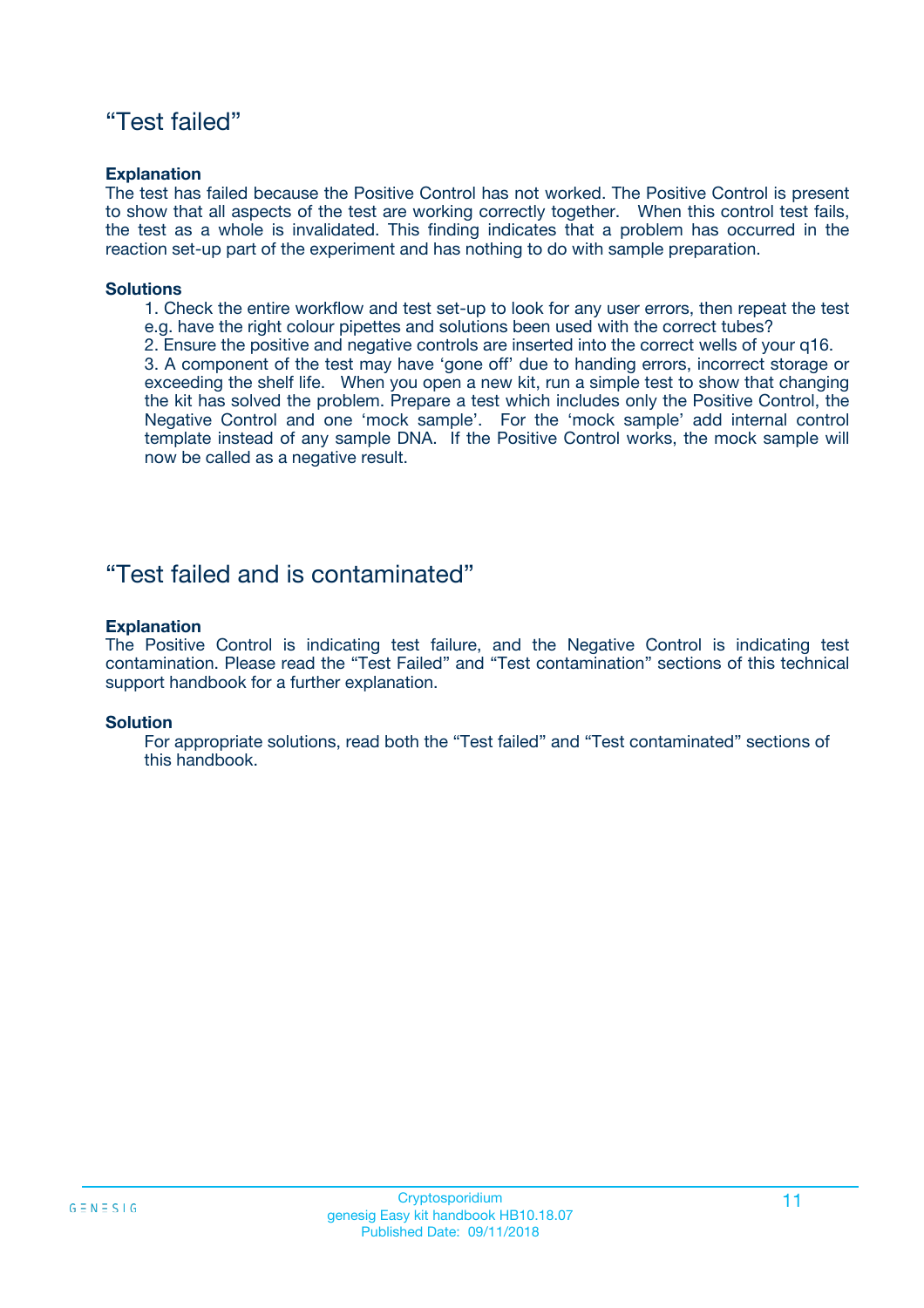# Cryptosporidium

Cryptosporidium is a protozoan pathogen of the Apicomplexa phylum and causes a diarrheal illness called cryptosporidiosis. Cryptosporidium does not utilise an insect vector and is capable of completing its life cycle within a single host.

Cryptosporidiosis is typically an acute short-term infection but can become severe and nonresolving in children and immunocompromised individuals such as AIDS patients. The parasite is transmitted by environmentally hardy cysts (oocysts) that, once ingested, excyst in the small intestine and result in an infection of intestinal epithelial tissue. Transmission can occur via cysts excreted in faeces entering water supplies. Treatment of water by filtration can remove these cysts.

After infection, symptoms may manifest within 2 days and last up to 2 weeks. These include a low fever, stomach pains and watery diarrhea. Some individuals may be asymptomatic and are, along with those with symptoms, contagious for several weeks.

A number of species of Cryptosporidium infect mammals. In humans, the main causes of disease are C. parvum and C. hominis (previously C. parvum genotype 1). C. canis, C. felis, C. meleagridis, and C. muris can also cause disease in humans. The genome of Cryptosporidium parvum was sequenced in 2004 and was found to be unusual amongst Eukaryotes in that the mitochondria seem not to contain DNA.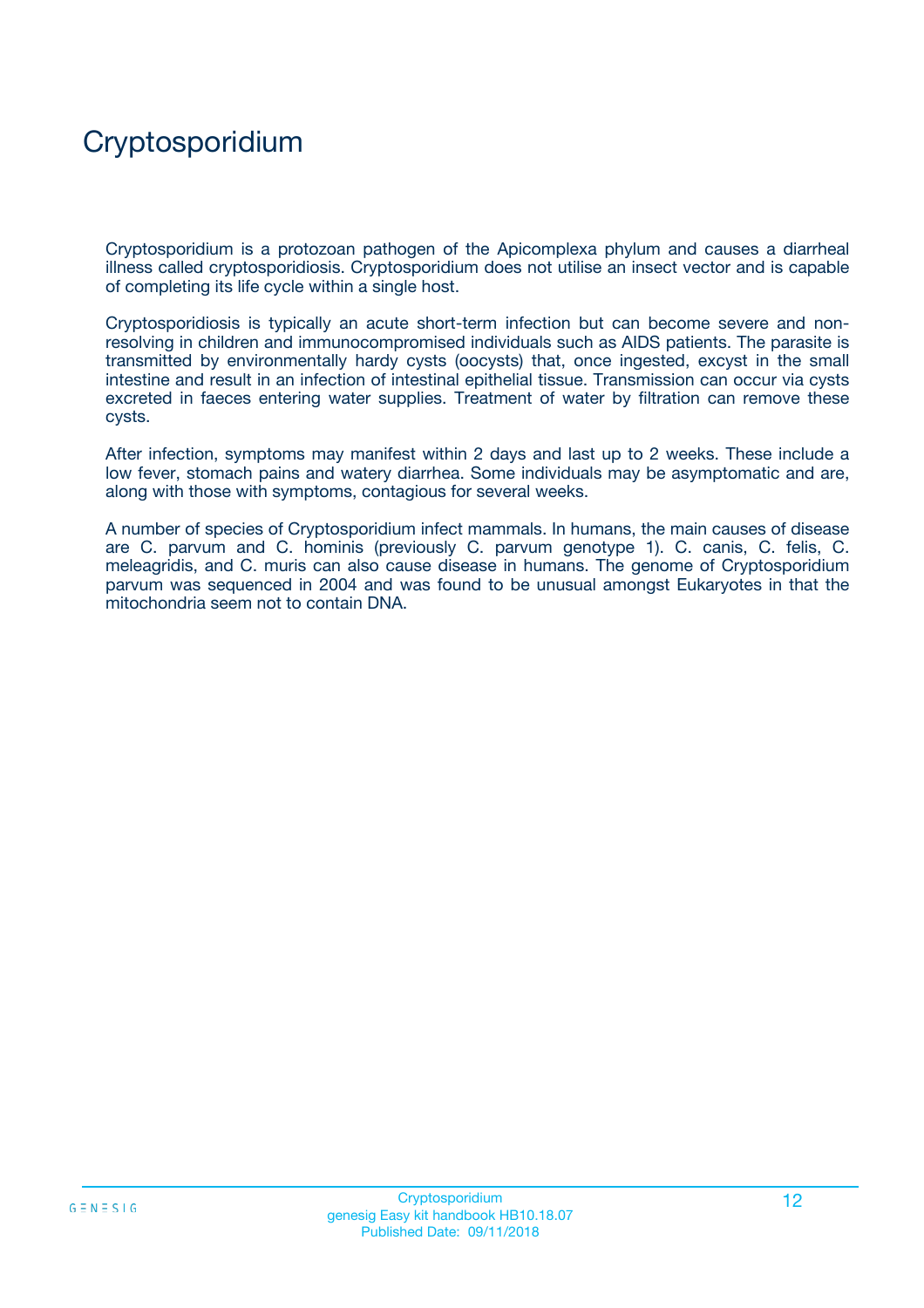## **Specificity**

The Primerdesign genesig Kit for Cryptosporidium (Cryptosporidium) genomes is designed for the in vitro quantification of Cryptosporidium genomes. The kit is designed to have a broad detection profile. Specifically, the primers represent 100% homology with over 95% of the NCBI database reference sequences available at the time of design.

The dynamics of genetic variation means that new sequence information may become available after the initial design. Primerdesign periodically reviews the detection profiles of our kits and when required releases new versions.

If you require further information, or have a specific question about the detection profile of this kit then please send an e.mail to enquiry@primerdesign.co.uk and our bioinformatics team will answer your question.